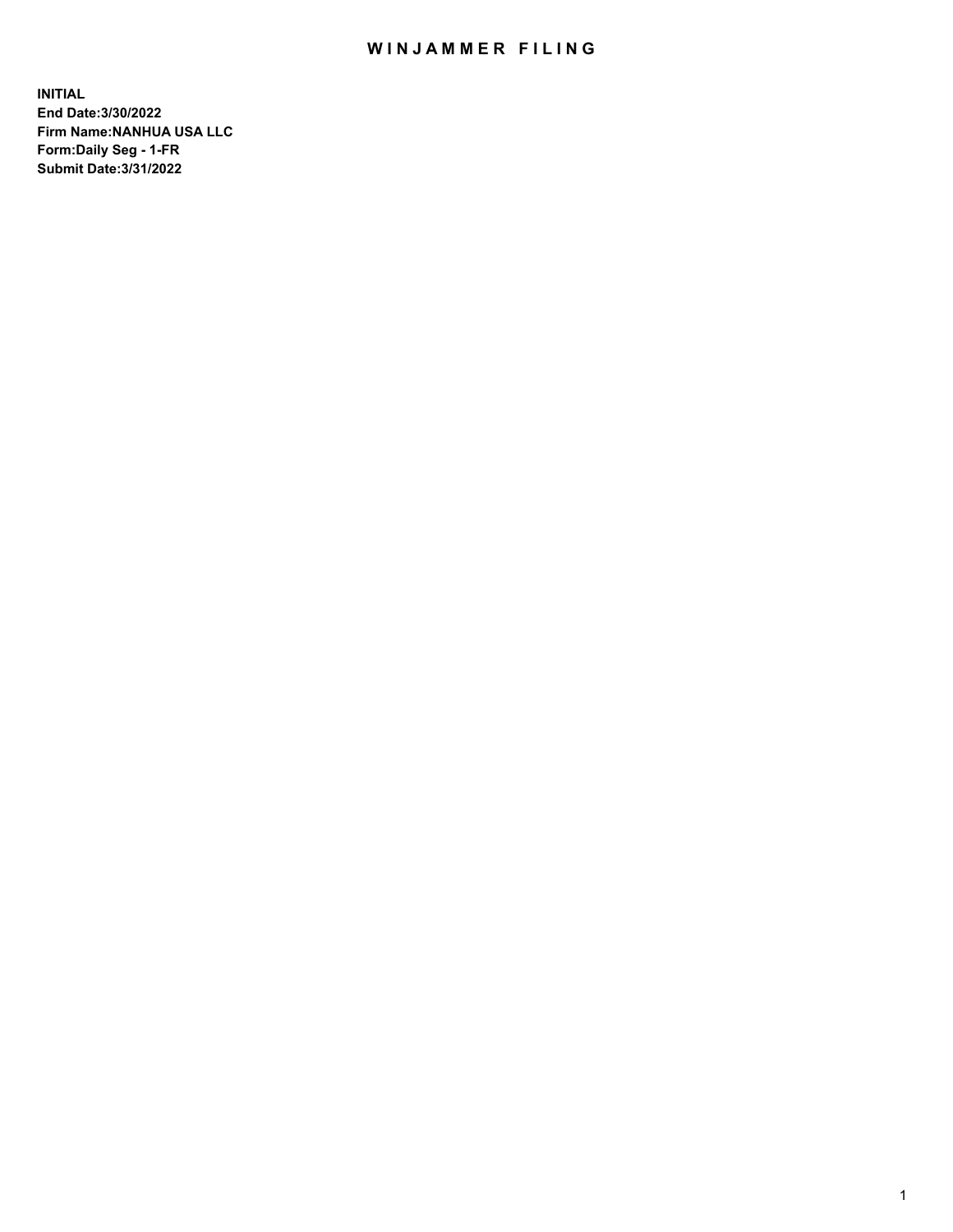### **INITIAL End Date:3/30/2022 Firm Name:NANHUA USA LLC Form:Daily Seg - 1-FR Submit Date:3/31/2022 Daily Segregation - Cover Page**

Name of Company **NANHUA USA LLC** [0010] Contact Name **Tracy Yuan** [0040] Contact Phone Number **+1 (312) 526-3930** [0060] Contact Email Address **tracy.yuan@nanhua-usa.com** [0065] FCM's Customer Segregated Funds Residual Interest Target (choose one): a. Minimum dollar amount: ; or **3,500,000** [8930] b. Minimum percentage of customer segregated funds required:% ; or **0** [8940] c. Dollar amount range between:and; or **0** [8950] **0** [8951] d. Percentage range of customer segregated funds required between:% and%. **0** [8960] **0** [8961] FCM's Customer Secured Amount Funds Residual Interest Target (choose one): a. Minimum dollar amount: ; or **100,000** [8970] b. Minimum percentage of customer secured funds required:% ; or **0** [8980] c. Dollar amount range between:and; or **0** [8990] **0** [8991] d. Percentage range of customer secured funds required between:% and%. **0** [9000] **0** [9001] FCM's Cleared Swaps Customer Collateral Residual Interest Target (choose one): a. Minimum dollar amount: ; or **0** [9010] b. Minimum percentage of cleared swaps customer collateral required:% ; or **0** [9020] c. Dollar amount range between:and; or **0** [9030] **0** [9031]

d. Percentage range of cleared swaps customer collateral required between:% and%. **0** [9040] **0** [9041]

Attach supporting documents CH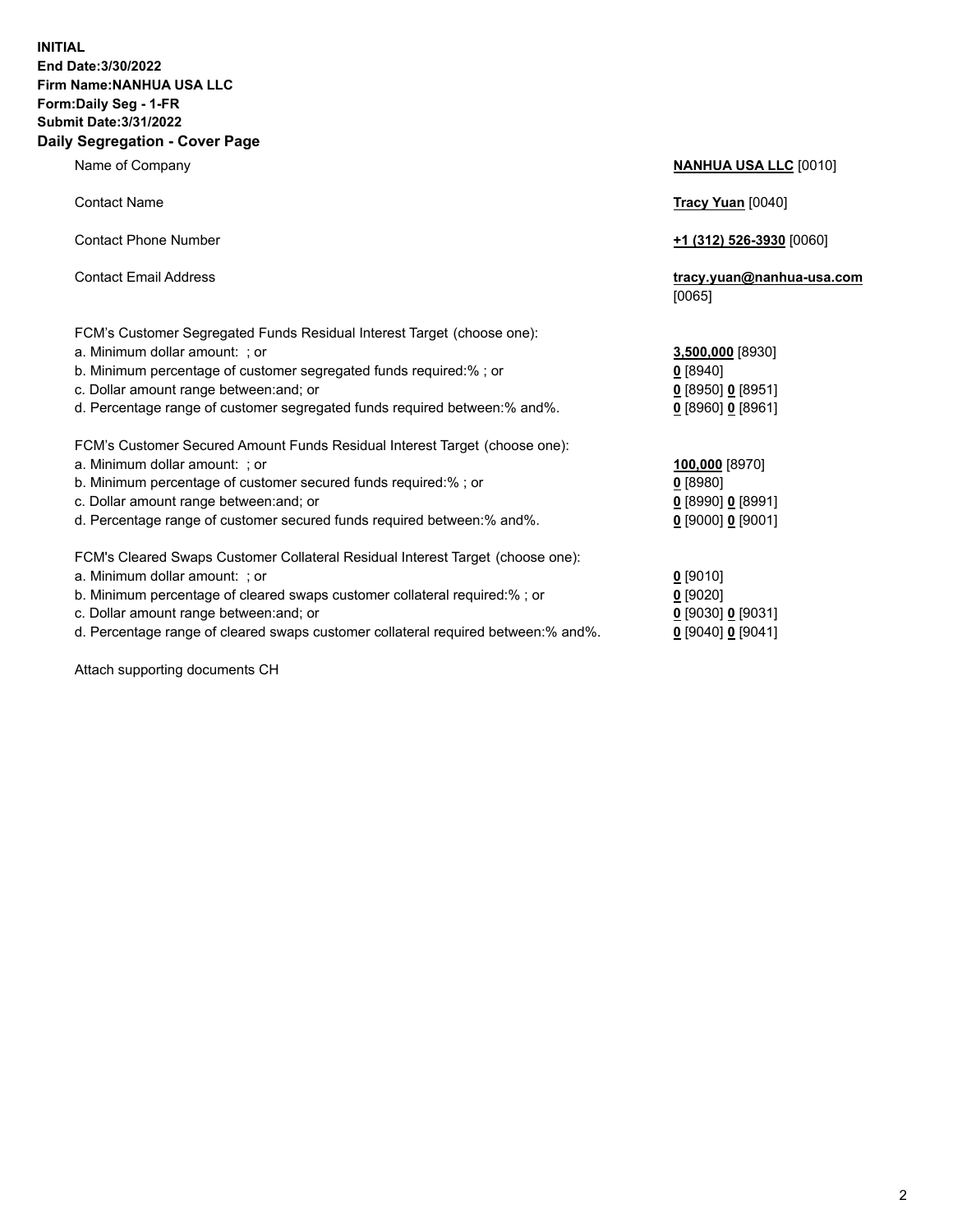**INITIAL End Date:3/30/2022 Firm Name:NANHUA USA LLC Form:Daily Seg - 1-FR Submit Date:3/31/2022**

### **Daily Segregation - Secured Amounts**

|     | Foreign Futures and Foreign Options Secured Amounts                                                  |                                      |
|-----|------------------------------------------------------------------------------------------------------|--------------------------------------|
|     | Amount required to be set aside pursuant to law, rule or regulation of a foreign                     | $0$ [5605]                           |
|     | government or a rule of a self-regulatory organization authorized thereunder                         |                                      |
| 1.  | Net ledger balance - Foreign Futures and Foreign Option Trading - All Customers                      |                                      |
|     | A. Cash                                                                                              | 337,230 [5615]                       |
|     | B. Securities (at market)                                                                            | 0[5617]                              |
| 2.  | Net unrealized profit (loss) in open futures contracts traded on a foreign board of trade            | 90 [5625]                            |
| 3.  | Exchange traded options                                                                              |                                      |
|     | A. Market value of open option contracts purchased on a foreign board of trade                       | $0$ [5635]                           |
|     | B. Market value of open contracts granted (sold) on a foreign board of trade                         | $0$ [5637]                           |
| 4.  | Net equity (deficit) (add lines 1. 2. and 3.)                                                        | 337,320 [5645]                       |
| 5.  | Account liquidating to a deficit and account with a debit balances - gross amount                    | $0$ [5651]                           |
|     | Less: amount offset by customer owned securities                                                     | 0 [5652] 0 [5654]                    |
| 6   | Amount required to be set aside as the secured amount - Net Liquidating Equity                       | 337,320 [5655]                       |
|     | Method (add lines 4 and 5)                                                                           |                                      |
| 7.  | Greater of amount required to be set aside pursuant to foreign jurisdiction (above) or line          | 337,320 [5660]                       |
|     | 6.                                                                                                   |                                      |
|     | FUNDS DEPOSITED IN SEPARATE REGULATION 30.7 ACCOUNTS                                                 |                                      |
| 1.  | Cash in Banks                                                                                        |                                      |
|     | A. Banks located in the United States                                                                | 634,660 [5700]                       |
|     | B. Other banks qualified under Regulation 30.7                                                       | 0 [5720] 634,660 [5730]              |
| 2.  | Securities                                                                                           |                                      |
|     | A. In safekeeping with banks located in the United States                                            | $0$ [5740]                           |
|     | B. In safekeeping with other banks qualified under Regulation 30.7                                   | 0 [5760] 0 [5770]                    |
| 3.  | Equities with registered futures commission merchants                                                |                                      |
|     | A. Cash                                                                                              | $0$ [5780]                           |
|     | <b>B.</b> Securities                                                                                 | $0$ [5790]                           |
|     | C. Unrealized gain (loss) on open futures contracts                                                  | $0$ [5800]                           |
|     | D. Value of long option contracts                                                                    | 0[5810]                              |
|     | E. Value of short option contracts                                                                   | 0 [5815] 0 [5820]                    |
| 4.  | Amounts held by clearing organizations of foreign boards of trade                                    |                                      |
|     | A. Cash                                                                                              | $0$ [5840]                           |
|     | <b>B.</b> Securities                                                                                 | $0$ [5850]                           |
|     |                                                                                                      | $0$ [5860]                           |
|     | C. Amount due to (from) clearing organization - daily variation<br>D. Value of long option contracts |                                      |
|     | E. Value of short option contracts                                                                   | $0$ [5870]                           |
| 5.  |                                                                                                      | 0 [5875] 0 [5880]                    |
|     | Amounts held by member of foreign boards of trade                                                    |                                      |
|     | A. Cash                                                                                              | 58,904 [5900]                        |
|     | <b>B.</b> Securities                                                                                 | $0$ [5910]                           |
|     | C. Unrealized gain (loss) on open futures contracts                                                  | 90 [5920]                            |
|     | D. Value of long option contracts                                                                    | $0$ [5930]                           |
|     | E. Value of short option contracts                                                                   | <u>0</u> [5935] <b>58,994</b> [5940] |
| 6.  | Amounts with other depositories designated by a foreign board of trade                               | $0$ [5960]                           |
| 7.  | Segregated funds on hand                                                                             | $0$ [5965]                           |
| 8.  | Total funds in separate section 30.7 accounts                                                        | 693,654 [5970]                       |
| 9.  | Excess (deficiency) Set Aside for Secured Amount (subtract line 7 Secured Statement                  | 356,334 [5680]                       |
|     | Page 1 from Line 8)                                                                                  |                                      |
| 10. | Management Target Amount for Excess funds in separate section 30.7 accounts                          | 100,000 [5980]                       |
| 11. | Excess (deficiency) funds in separate 30.7 accounts over (under) Management Target                   | 256,334 [5985]                       |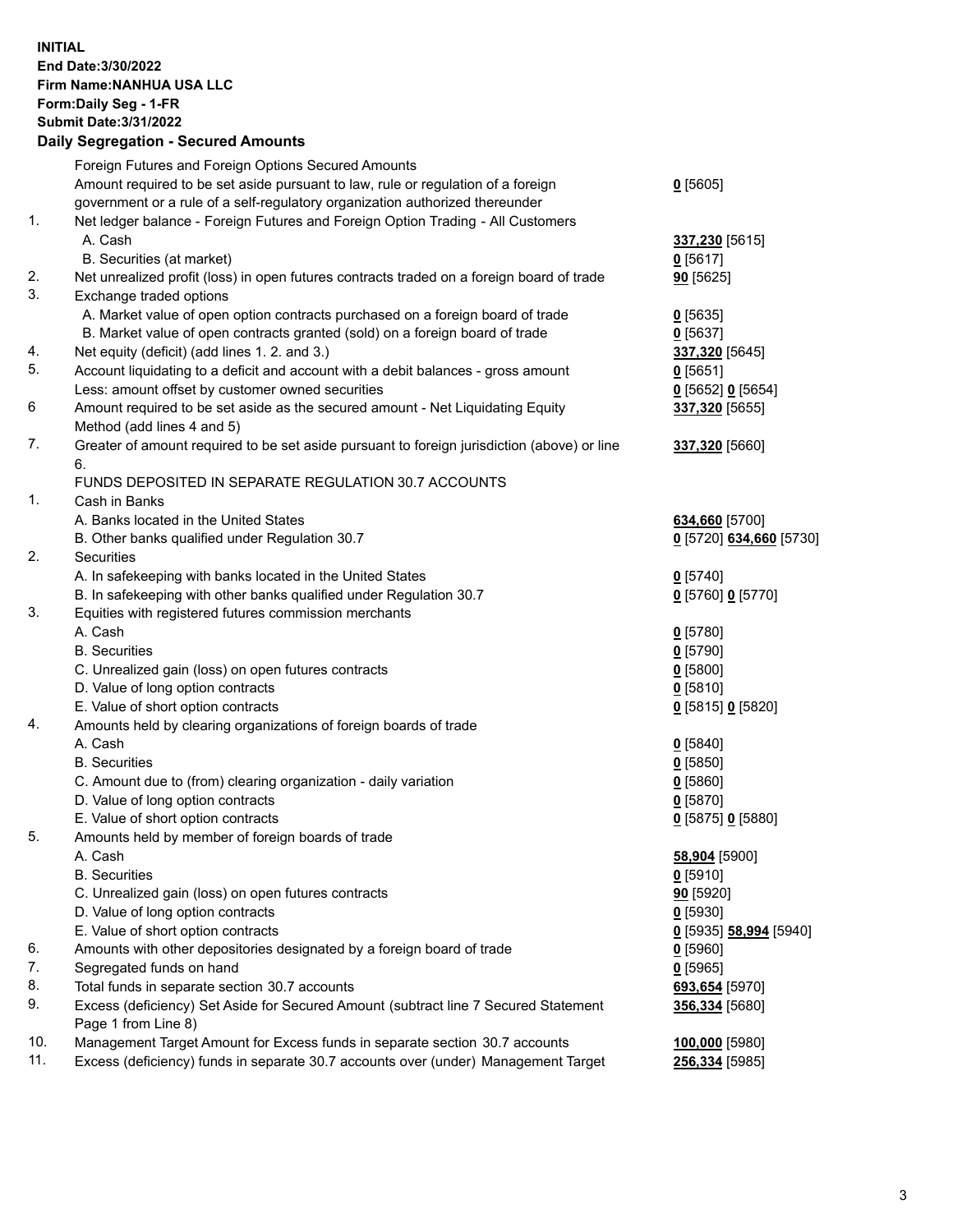**INITIAL End Date:3/30/2022 Firm Name:NANHUA USA LLC Form:Daily Seg - 1-FR Submit Date:3/31/2022 Daily Segregation - Segregation Statement** SEGREGATION REQUIREMENTS (Section 4d(2) of the CEAct) 1. Net ledger balance A. Cash **183,006,900** [5000] B. Securities (at market) **991,878** [5010] 2. Net unrealized profit (loss) in open futures contracts traded on a contract market **417,852** [5020] 3. Exchange traded options A. Market value of open option contracts purchased on a contract market **1,964,637** [5030] B. Market value of open option contracts granted (sold) on a contract market **-9,151,986** [5040] 4. Net Equity (deficit) (add lines 1, 2, and 3) **177,229,281** [5050] 5. Accounts liquidating to a deficit and accounts with debit balances - gross amount **0** [5060] Less: amount offset by customer owned securities **0** [5070] **0** [5080] 6. Amount required to be segregated (add lines 4 and 5) **177,229,281** [5090] FUNDS IN SEGREGATED ACCOUNTS 7. Deposited in segregated funds bank accounts A. Cash **3,522,752** [5100] B. Securities representing investment of customers' funds (at market) **0** [5110] C. Securities held for particular customers or option customers in lieu of cash (at market) **0** [5120] 8. Margins on deposit with derivatives clearing organizations of contract markets A. Cash **190,845,247** [5130] B. Securities representing investment of customers' funds (at market) **0** [5140] C. Securities held for particular customers or option customers in lieu of cash (at market) **991,878** [5150] 9. Net settlement from (to) derivatives clearing organizations of contract markets **3,253,825** [5160] 10. Exchange traded options A. Value of open long option contracts **1,964,637** [5170] B. Value of open short option contracts **-9,151,986** [5180] 11. Net equities with other FCMs A. Net liquidating equity **0** [5190] B. Securities representing investment of customers' funds (at market) **0** [5200] C. Securities held for particular customers or option customers in lieu of cash (at market) **0** [5210] 12. Segregated funds on hand **0** [5215] 13. Total amount in segregation (add lines 7 through 12) **191,426,353** [5220] 14. Excess (deficiency) funds in segregation (subtract line 6 from line 13) **14,197,072** [5230] 15. Management Target Amount for Excess funds in segregation **3,500,000** [5240] 16. Excess (deficiency) funds in segregation over (under) Management Target Amount Excess **10,697,072** [5250]